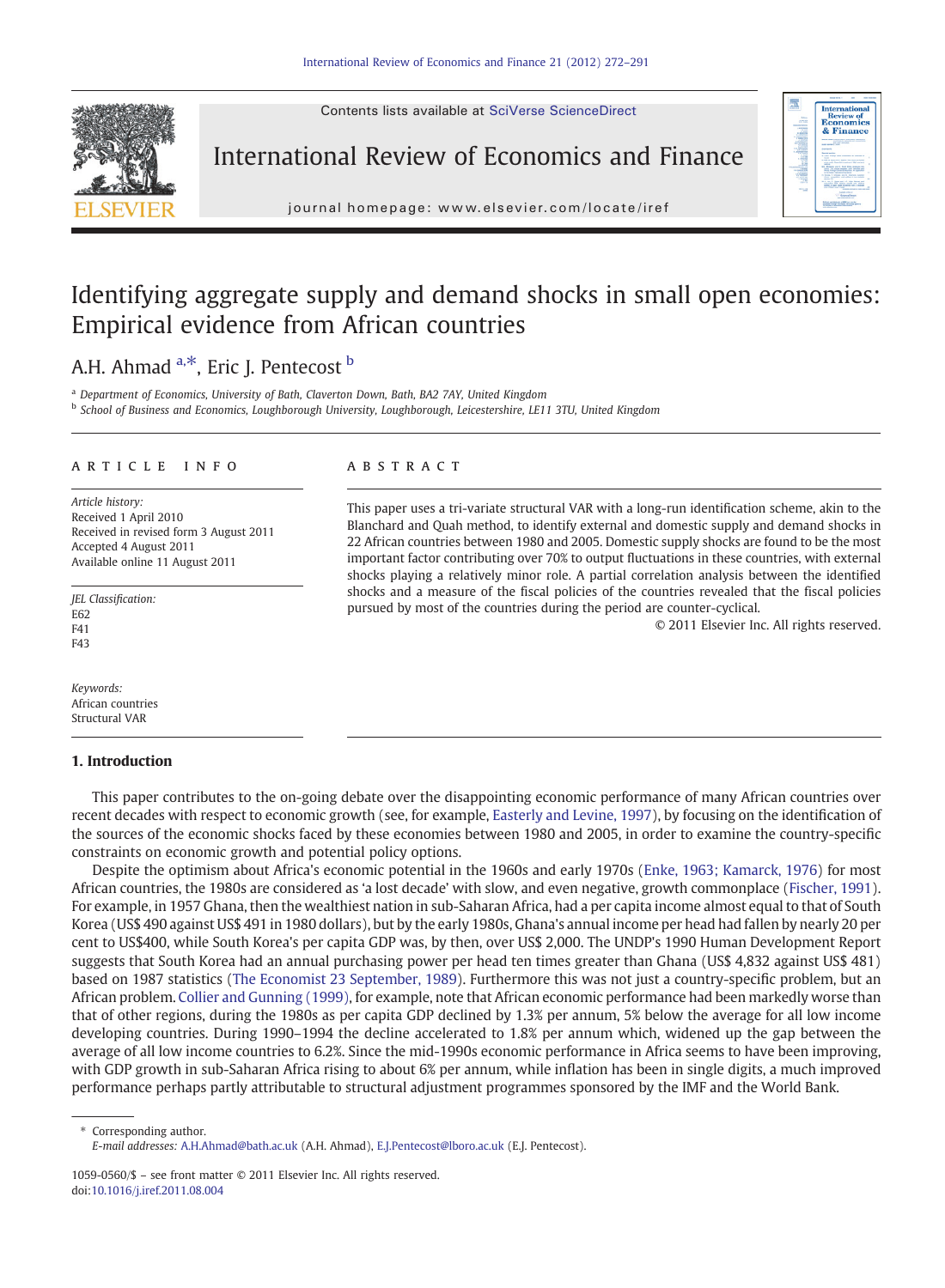To identify the potential economic shocks faced by the African countries since 1980 we undertake a tri-variate VAR analysis, following [Dungey and Pagan \(2000\).](#page--1-0) For small open economies, like those in Africa, where external shocks are likely to be at least as important as domestic shocks in influencing the evolution of output growth and inflation, the tri-variate VAR is preferred to [Blanchard and Quah's \(1989\)](#page--1-0) more usual bi-variate VAR. In this framework in addition to domestic output growth and inflation, world output growth is also included in the model. This variable is assumed to be an important exogenous determinant of individual country exports, and therefore fluctuations in world output growth are likely to have significant effects on domestic output growth and inflation. A second contribution to the existing literature is to identify the contribution of national fiscal policies by a partial correlation analysis between the estimated shocks and a measure of fiscal policies of the countries studied.

The rest of the paper is organised as follows. The next section discusses the identification of aggregate supply and demand shocks within a structural VAR. [Section 3](#page--1-0) analyses the data from our sample of 22 African countries and the results from the trivariate-VAR analysis. [Section 4](#page--1-0) concludes.

#### 2. Aggregate supply and demand shocks within an SVAR

The SVAR methodology imposes structural restrictions, based on economic theory [\(Hoffmaister, Roldos, & Wickham, 1998\)](#page--1-0), on a Vector Autoregressive (VAR) model. In particular, in a bi-variate VAR context, [Blanchard and Quah \(1989\)](#page--1-0) interpret the permanent shocks as aggregate supply shocks and transitory shocks as aggregate demand shocks. In an open economy context, a third-order VAR is necessary to capture potential shocks from the rest of the world on domestic output growth and inflation [\(Dungey and Pagan, 2000\)](#page--1-0).

Therefore let  $y_t^*$ ,  $y_t$ , and  $\pi_t$  represent the log of real foreign output, the log of real domestic output and the domestic inflation rate, respectively. Then a tri-variate autoregressive (VAR) model can be set up to represent the small open economies of Africa as follows:

$$
\Delta y_t^* = \sum_{j=1}^k a_{11j} \Delta y_{t-j}^* + e_{1t} \tag{1}
$$

$$
\Delta y_t = \sum_{j=0}^k a_{21j} \Delta y_{t-j}^* + \sum_{j=1}^k a_{22j} \Delta y_{t-j} + \sum_{j=1}^k a_{22j} \Delta \pi_{t-1} + e_{2t} \tag{2}
$$

$$
\Delta \pi_t = \sum_{j=0}^k a_{21j} \Delta y_{t-j}^* + \sum_{j=1}^k a_{22j} \Delta y_{t-j} + \sum_{j=1}^k a_{23j} \Delta \pi_{j-i} + e_{3t} \tag{3}
$$

where the constant terms are suppressed for notational convenience and the variables are differenced sufficiently to achieve stationarity. If the domestic economy is assumed to be small, then it is reasonable to assume that this economy has no effect on the world output, and therefore the foreign output equation includes neither current or lagged values of the other variables. The small country assumption also means that domestic output and inflation are allowed to depend on the current and past values of foreign output. The residuals  $e_{1t}$ ,  $e_{2t}$  and  $e_{3t}$  are assumed to be related to each other through different types of shocks, which are foreign shocks,  $v_t$ , domestic demand shocks,  $\eta_t$  and domestic supply shocks,  $\varepsilon_t$ . Since these shocks are not observable, they need to be identified from the VAR residuals. Let the relationship between the residuals and the innovations be given by

$$
\begin{bmatrix} e_{1t} \\ e_{2t} \\ e_{3t} \end{bmatrix} = \begin{bmatrix} g_{11} & g_{12} & g_{13} \\ g_{21} & g_{22} & g_{23} \\ g_{31} & g_{32} & g_{33} \end{bmatrix} \begin{bmatrix} v_t \\ e_t \\ \eta_t \end{bmatrix}
$$
 (4)

In the above system, there are fifteen unknowns to identify. These are nine elements,  $g_{ij}$ , of matrix G linking the VAR residuals and the structural innovations, three variances  $\sigma^2{}_\nu$ ,  $\sigma^2{}_\wp$ ,  $\sigma^2{}_\eta$  and three covariances  $\sigma^2{}_{\nu}$   $_\delta$ ,  $\sigma^2{}_{\epsilon}$   $_{\eta}$ ,  $\sigma^2{}_{\eta\nu}$  in the variancecovariance matrix,  $\Sigma$ , of the structural innovations. From Eq. (4) the variance-covariance matrix of the VAR residuals  $\Sigma_e$  is denoted by

$$
\sum_{e} = G \sum_{s} G' \tag{5}
$$

The elements of  $\Sigma_e$  provide six of the fifteen restrictions required for exact identification of the system. In addition, following the Blanchard–Quah methodology, it is assumed that all variances are unity, i.e.  $\sigma_v^2\!=\!\sigma_e^2\!=\!\sigma_\eta^2\!=\!1$  and all co-variances are zero,  $\sigma_{\!v e}^2\!=\!\sigma_{\!e\!q}^2\!=\!\sigma_{\!r\!q}^2\!=\!0.$  The penultimate two restrictions are that the domestic supply shocks  $\varepsilon_t$  and domestic demand shocks  $\eta_t$  have no impact on the large country, so that both g and  $g_3$  are zero. Finally, domestic demand shocks have no long-run effects on domestic output, so that:

$$
g_{23}\left[1-\sum_{1=1}^{k} a_{33j}\right] + g_{33}\left[1-\sum_{i=1}^{k} a_{23j}\right] = 0
$$
\n
$$
(6)
$$